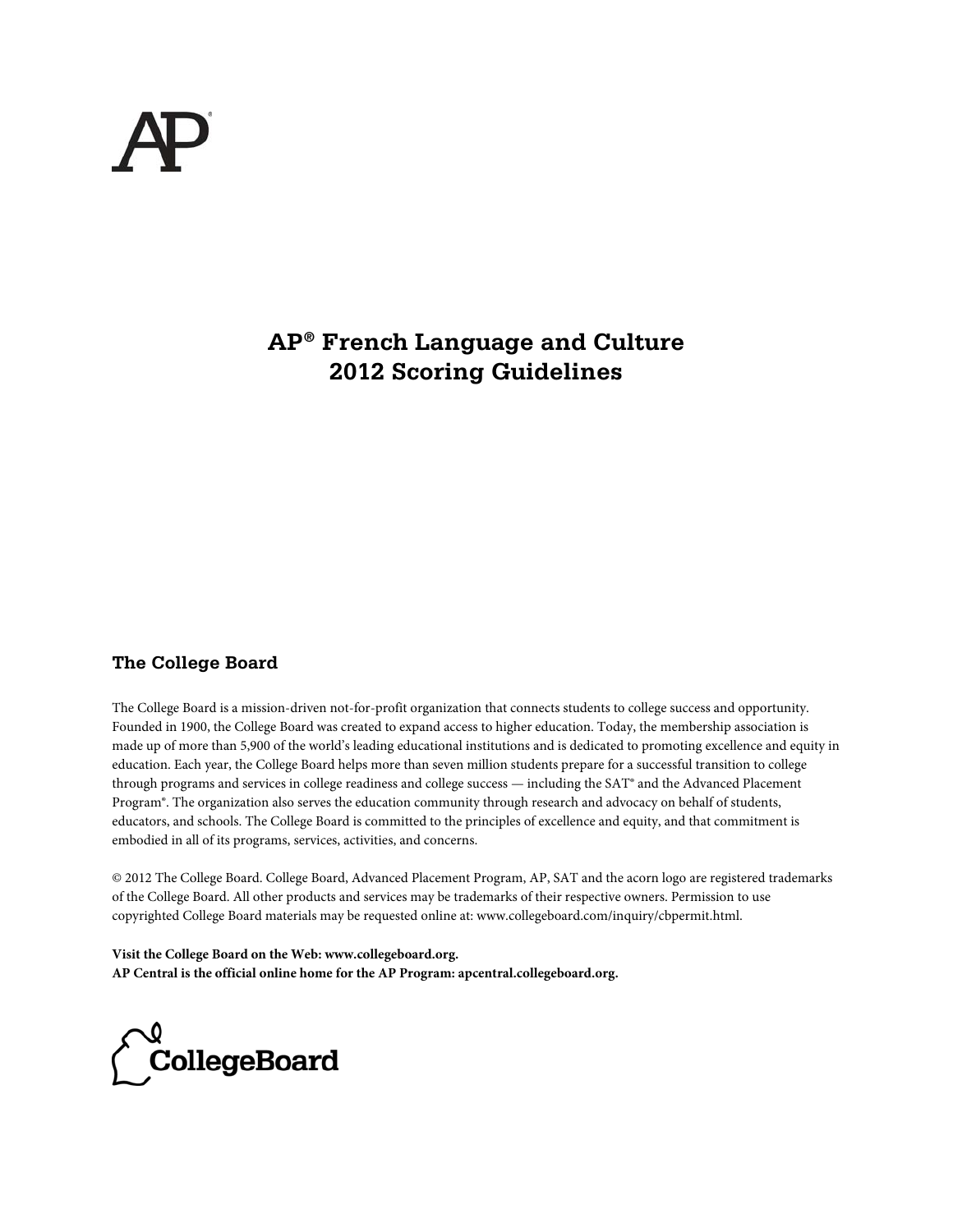# **Interpersonal Writing: E-mail Reply**<br>5: STRONG performance in Interpersonal Writing

- Maintains the exchange with a response that is clearly appropriate within the context of the task
- Provides required information (e.g., responses to questions, request for details) with frequent elaboration
- Fully understandable, with ease and clarity of expression; occasional errors do not impede comprehensibility
- Varied and appropriate vocabulary and idiomatic language
- Accuracy and variety in grammar, syntax and usage, with few errors
- Mostly consistent use of register appropriate for the situation; control of cultural conventions appropriate for formal
- correspondence (e.g., greeting, closing), despite occasional errors • Variety of simple and compound sentences, and some complex sentences

- Maintains the exchange with a response that is generally appropriate within the context of the task
- Provides required information (e.g., responses to questions, request for details) with some elaboration
- Fully understandable, with some errors which do not impede comprehensibility
- Varied and generally appropriate vocabulary and idiomatic language
- General control of grammar, syntax and usage
- Generally consistent use of register appropriate for the situation, except for occasional shifts; basic control of cultural conventions appropriate for formal correspondence (e.g., greeting, closing)
- Simple, compound and a few complex sentences

- Maintains the exchange with a response that is somewhat appropriate but basic within the context of the task
- Provides required information (e.g., responses to questions, request for details)
- Generally understandable, with errors that may impede comprehensibility
- Appropriate but basic vocabulary and idiomatic language
- Some control of grammar, syntax and usage
- Use of register may be inappropriate for the situation with several shifts; partial control of conventions for formal correspondence (e.g., greeting, closing) although these may lack cultural appropriateness
- Simple and a few compound sentences

- Partially maintains the exchange with a response that is minimally appropriate within the context of the task
- Provides some required information (e.g., responses to questions, request for details)
- Partially understandable, with errors that force interpretation and cause confusion for the reader
- Limited vocabulary and idiomatic language
- Limited control of grammar, syntax and usage
- Use of register is generally inappropriate for the situation; includes some conventions for formal correspondence (e.g., greeting, closing) with inaccuracies
- Simple sentences and phrases

- Unsuccessfully attempts to maintain the exchange by providing a response that is inappropriate within the context of the task
- Provides little required information (e.g., responses to questions, request for details)
- Barely understandable, with frequent or significant errors that impede comprehensibility
- Very few vocabulary resources
- Little or no control of grammar, syntax and usage
- Minimal or no attention to register; includes significantly inaccurate or no conventions for formal correspondence
- (e.g., greeting, closing)
- Very simple sentences or fragments

- Mere restatement of language from the stimulus
- Completely irrelevant to the stimulus
- "I don't know," "I don't understand" or equivalent in any language
- Not in the language of the exam

#### **- (hyphen): BLANK (no response)**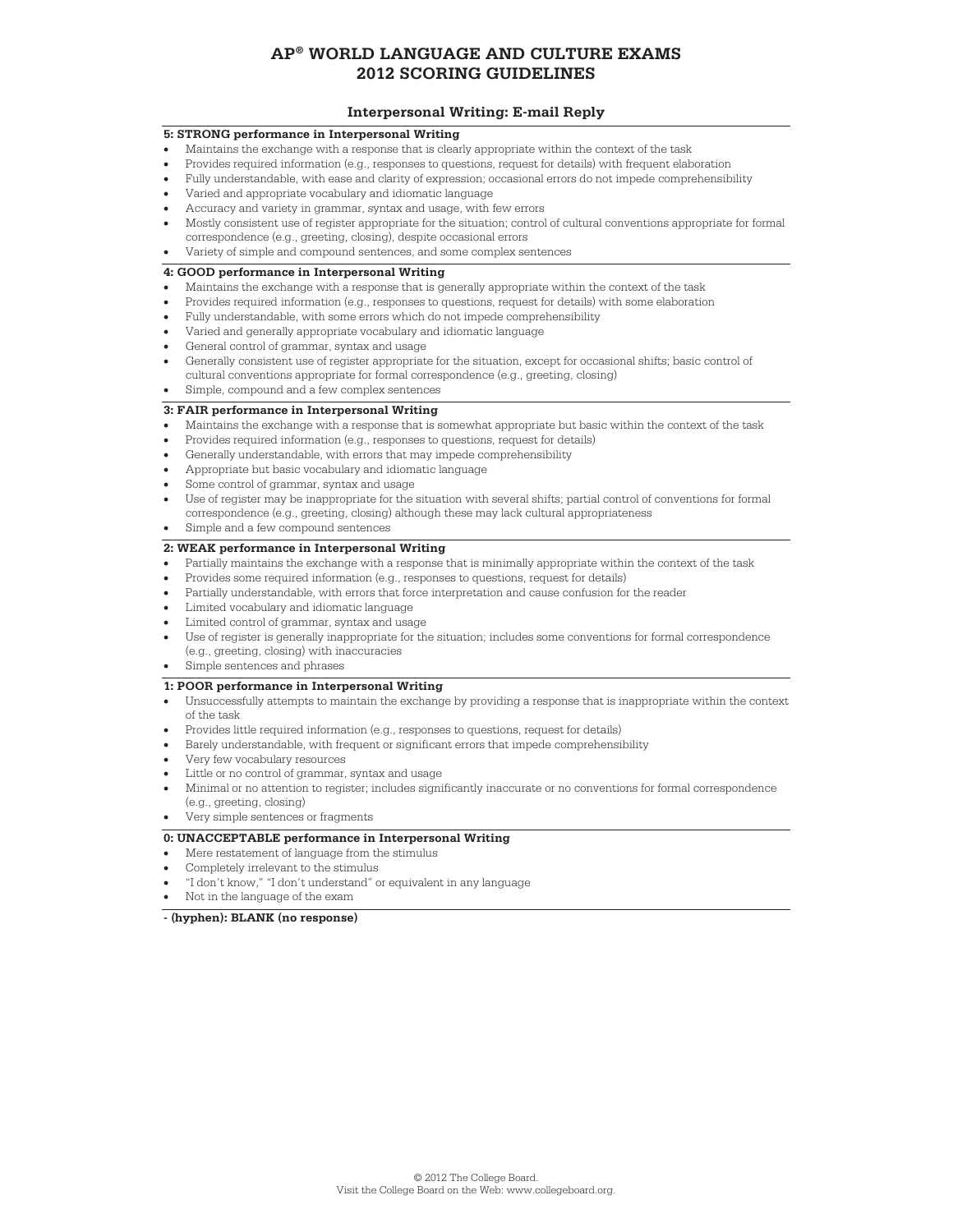# **Presentational Writing: Persuasive Essay**<br>5: STRONG performance in Presentational Writing

- Effective treatment of topic within the context of the task
- Demonstrates a high degree of comprehension of the sources' viewpoints, with very few minor inaccuracies
- Integrates content from all three sources in support of the essay
- Presents and defends the student's own viewpoint on the topic with a high degree of clarity; develops a persuasive argument with coherence and detail
- Organized essay; effective use of transitional elements or cohesive devices
- Fully understandable, with ease and clarity of expression; occasional errors do not impede comprehensibility
- Varied and appropriate vocabulary and idiomatic language
- Accuracy and variety in grammar, syntax and usage, with few errors
- Develops paragraph-length discourse with a variety of simple and compound sentences, and some complex sentences

- Generally effective treatment of topic within the context of the task
- Demonstrates comprehension of the sources' viewpoints; may include a few inaccuracies
- Summarizes, with limited integration, content from all three sources in support of the essay
- Presents and defends the student's own viewpoint on the topic with clarity; develops a persuasive argument with coherence
- Organized essay; some effective use of transitional elements or cohesive devices
- Fully understandable, with some errors which do not impede comprehensibility
- Varied and generally appropriate vocabulary and idiomatic language
- General control of grammar, syntax and usage
- Develops mostly paragraph-length discourse with simple, compound and a few complex sentences

- Suitable treatment of topic within the context of the task
- Demonstrates a moderate degree of comprehension of the sources' viewpoints; includes some inaccuracies
- Summarizes content from at least two sources in support of the essay
- Presents and defends the student's own viewpoint on the topic; develops a somewhat persuasive argument with some coherence
- Some organization; limited use of transitional elements or cohesive devices
- Generally understandable, with errors that may impede comprehensibility
- Appropriate but basic vocabulary and idiomatic language
- Some control of grammar, syntax and usage
- Uses strings of mostly simple sentences, with a few compound sentences

- Unsuitable treatment of topic within the context of the task
- Demonstrates a low degree of comprehension of the sources' viewpoints; information may be limited or inaccurate
- Summarizes content from one or two sources; may not support the essay
- Presents, or at least suggests, the student's own viewpoint on the topic; develops an unpersuasive argument
- somewhat incoherently Limited organization; ineffective use of transitional elements or cohesive devices
- Partially understandable, with errors that force interpretation and cause confusion for the reader
- Limited vocabulary and idiomatic language
- Limited control of grammar, syntax and usage
- Uses strings of simple sentences and phrases

- Almost no treatment of topic within the context of the task
- Demonstrates poor comprehension of the sources' viewpoints; includes frequent and significant inaccuracies
- Mostly repeats statements from sources or may not refer to any sources
- Minimally suggests the student's own viewpoint on the topic; argument is undeveloped or incoherent
- Little or no organization; absence of transitional elements and cohesive devices
- Barely understandable, with frequent or significant errors that impede comprehensibility
- Very few vocabulary resources
- Little or no control of grammar, syntax and usage
- Very simple sentences or fragments

- Mere restatement of language from the prompt
- Clearly does not respond to the prompt; completely irrelevant to the topic
- "I don't know," "I don't understand" or equivalent in any language
- Not in the language of the exam

### **- (hyphen): BLANK (no response)**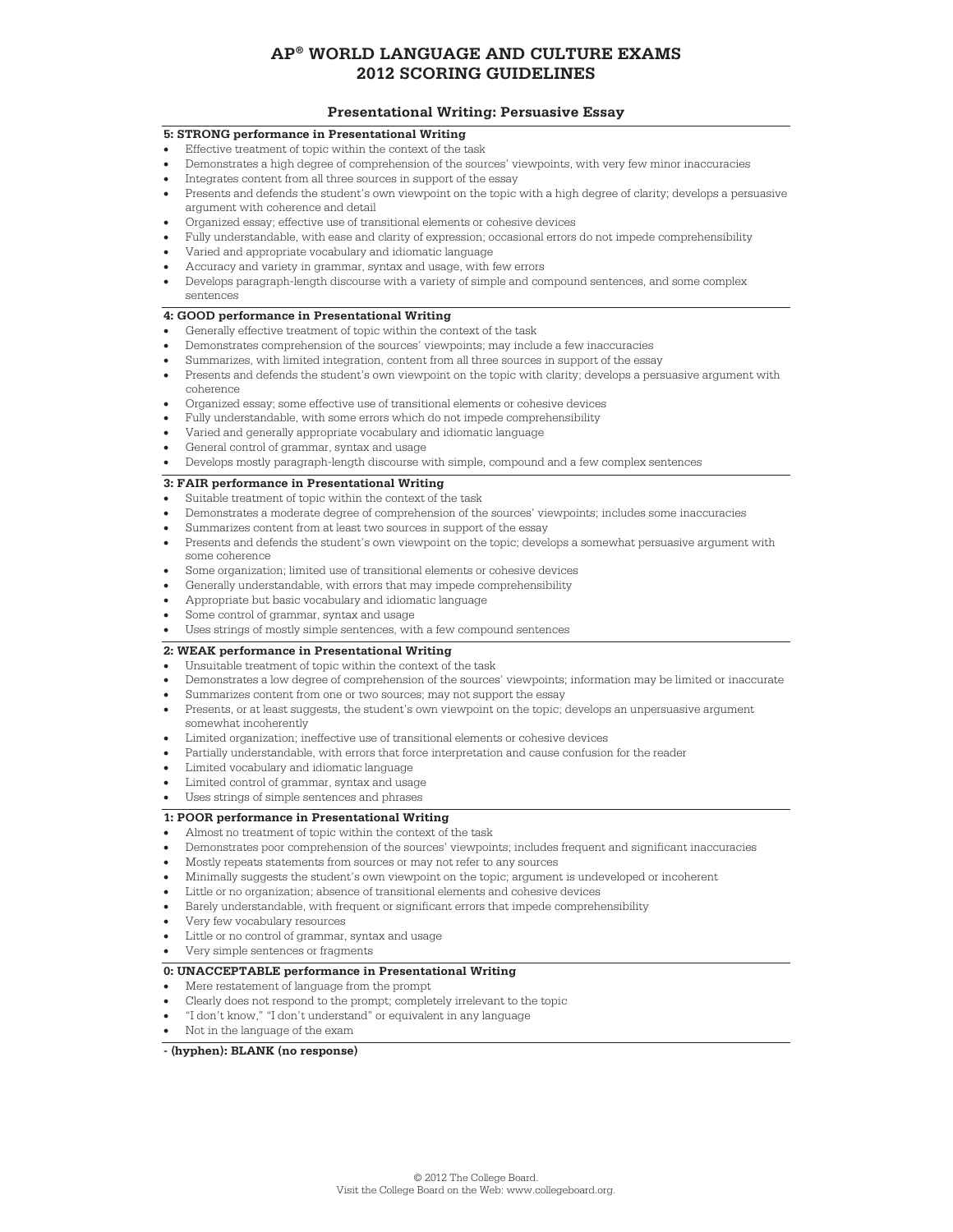### **Interpersonal Speaking: Conversation**

### **5: STRONG performance in Interpersonal Speaking**

- Maintains the exchange with a series of responses that is clearly appropriate within the context of the task
- Provides required information (e.g., responses to questions, statement and support of opinion) with frequent elaboration
- Fully understandable, with ease and clarity of expression; occasional errors do not impede comprehensibility
- Varied and appropriate vocabulary and idiomatic language
- Accuracy and variety in grammar, syntax and usage, with few errors
- Mostly consistent use of register appropriate for the conversation
- Pronunciation, intonation and pacing make the response comprehensible; errors do not impede comprehensibility
- Clarification or self-correction (if present) improves comprehensibility

### **4: GOOD performance in Interpersonal Speaking**

- Maintains the exchange with a series of responses that is generally appropriate within the context of the task
- Provides required information (e.g., responses to questions, statement and support of opinion) with some elaboration
- Fully understandable, with some errors which do not impede comprehensibility
- Varied and generally appropriate vocabulary and idiomatic language
- General control of grammar, syntax and usage
- Generally consistent use of register appropriate for the conversation, except for occasional shifts
- Pronunciation, intonation and pacing make the response mostly comprehensible; errors do not impede
- comprehensibility • Clarification or self-correction (if present) usually improves comprehensibility

### **3: FAIR performance in Interpersonal Speaking**

- Maintains the exchange with a series of responses that is somewhat appropriate within the context of the task
- Provides required information (e.g., responses to questions, statement and support of opinion)
- Generally understandable, with errors that may impede comprehensibility
- Appropriate but basic vocabulary and idiomatic language
- Some control of grammar, syntax and usage
- Use of register may be inappropriate for the conversation with several shifts
- Pronunciation, intonation and pacing make the response generally comprehensible; errors occasionally impede
- comprehensibility
- Clarification or self-correction (if present) sometimes improves comprehensibility

### **2: WEAK performance in Interpersonal Speaking**

- Partially maintains the exchange with a series of responses that is minimally appropriate within the context of the task
- Provides some required information (e.g., responses to questions, statement and support of opinion)
- Partially understandable, with errors that force interpretation and cause confusion for the listener
- Limited vocabulary and idiomatic language
- Limited control of grammar, syntax and usage
- Use of register is generally inappropriate for the conversation
- Pronunciation, intonation and pacing make the response difficult to comprehend at times; errors impede comprehensibility
- Clarification or self-correction (if present) usually does not improve comprehensibility

#### **1: POOR performance in Interpersonal Speaking**

- Unsuccessfully attempts to maintain the exchange by providing a series of responses that is inappropriate within the context of the task
- Provides little required information (e.g., responses to questions, statement and support of opinion)
- Barely understandable, with frequent or significant errors that impede comprehensibility
- Very few vocabulary resources
- Little or no control of grammar, syntax and usage
- Minimal or no attention to register
- Pronunciation, intonation and pacing make the response difficult to comprehend; errors impede comprehensibility
- Clarification or self-correction (if present) does not improve comprehensibility

#### **0: UNACCEPTABLE performance in Interpersonal Speaking**

- Mere restatement of language from the prompts
- Clearly does not respond to the prompts
- "I don't know," "I don't understand" or equivalent in any language
- Not in the language of the exam

**- (hyphen): BLANK (no response although recording equipment is functioning)**